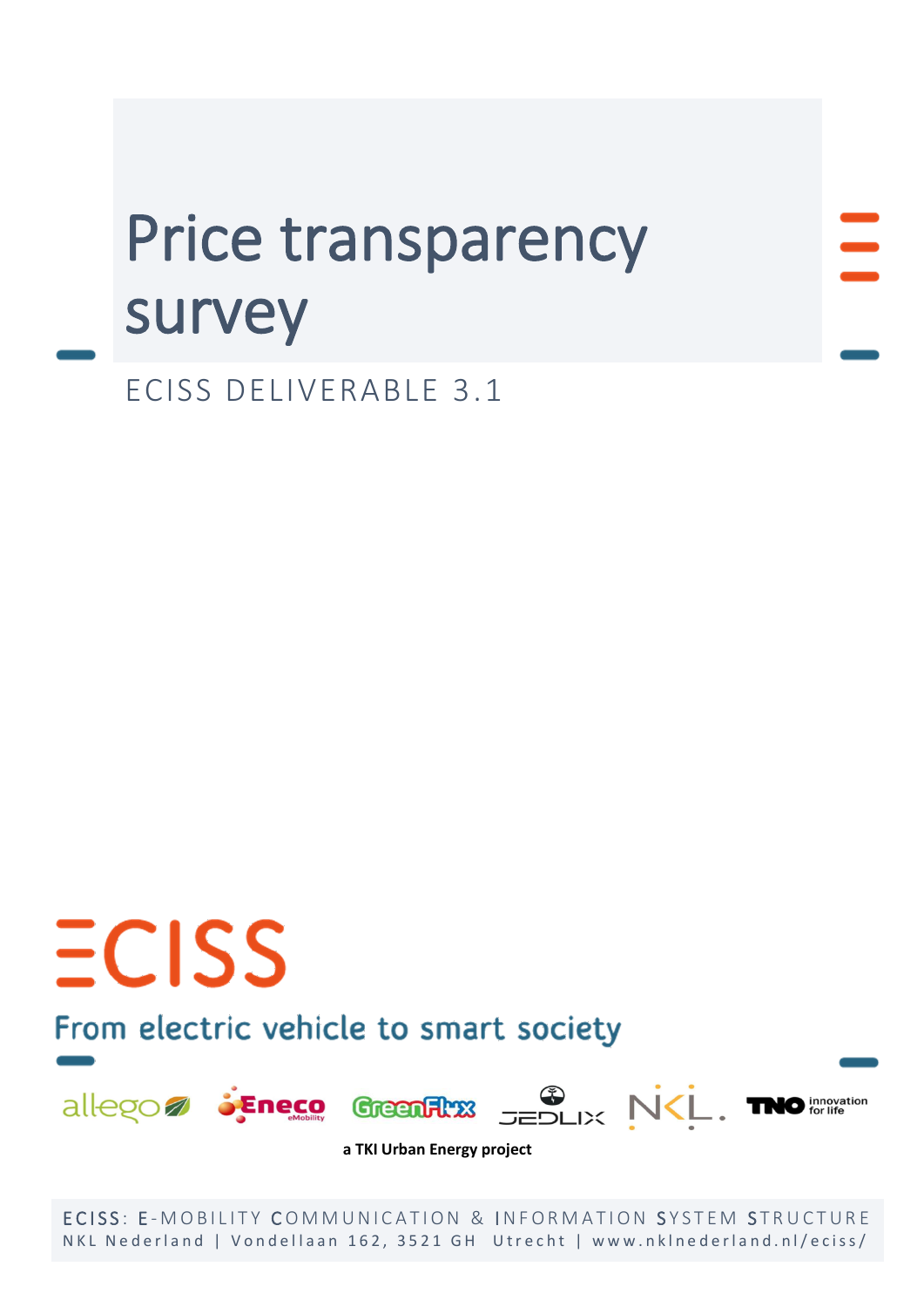

## Contents



Price transparency survey ECISS Deliverable 3.1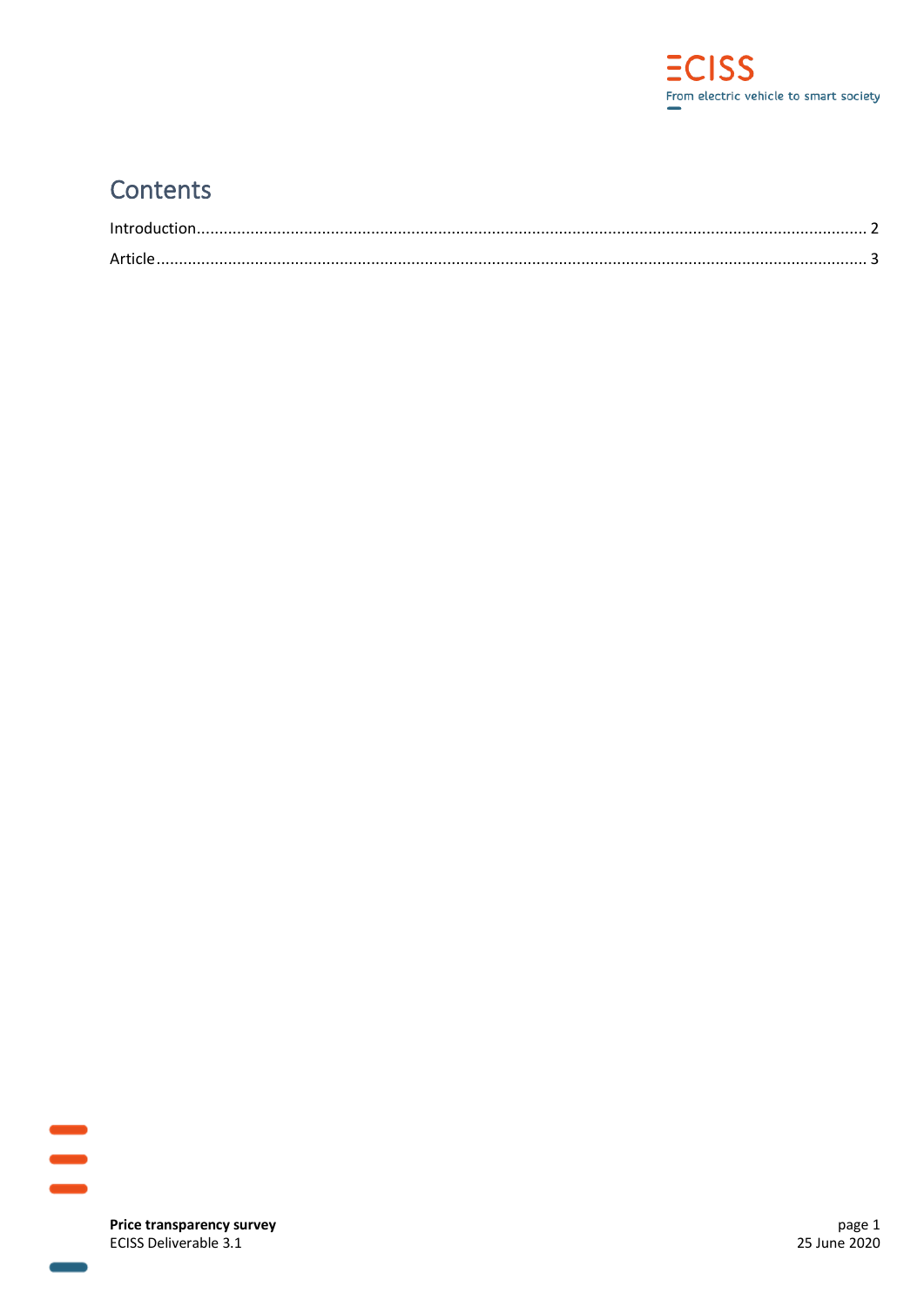## <span id="page-2-0"></span>Introduction

The results of an exploratory survey show that there is a big demand among EV users for greater clarity on the costs for charging and the price structure for an EV charging session.

Currently, EV users are not supplied with clear information about what a charging session is going to cost, prior to charging. In order to improve understanding of the demand for transparency regarding the costs of charging an EV, ECISS held an online survey of drivers, policymakers and other stakeholders operating in the EV sector. The objective of the survey was to determine the extent to which EV users require information about the costs of charging sessions.

#### **Information before and after charging**

One of the conclusions drawn from the results of the ECISS survey is that the majority of respondents are keen to know in advance what the cost will be and how the price is structured, to avoid being confronted with unexpected costs.

An additional important insight gained through the survey is that currently a large proportion of the respondents consult the website or app of their Mobility Service Provider (MSPs) to discover the rates for charging, while they would prefer to be able to see what the charging session costs on the charge point screen. It also emerged that even when charging rates are available directly from the charge point, they are often difficult to find or see.

#### **Input for use cases**

ECISS will use the results of the exploratory survey to formulate use cases to derive price information before, during and after charging. The conclusions will be used for follow-up activities and report of deliverable 3.2.